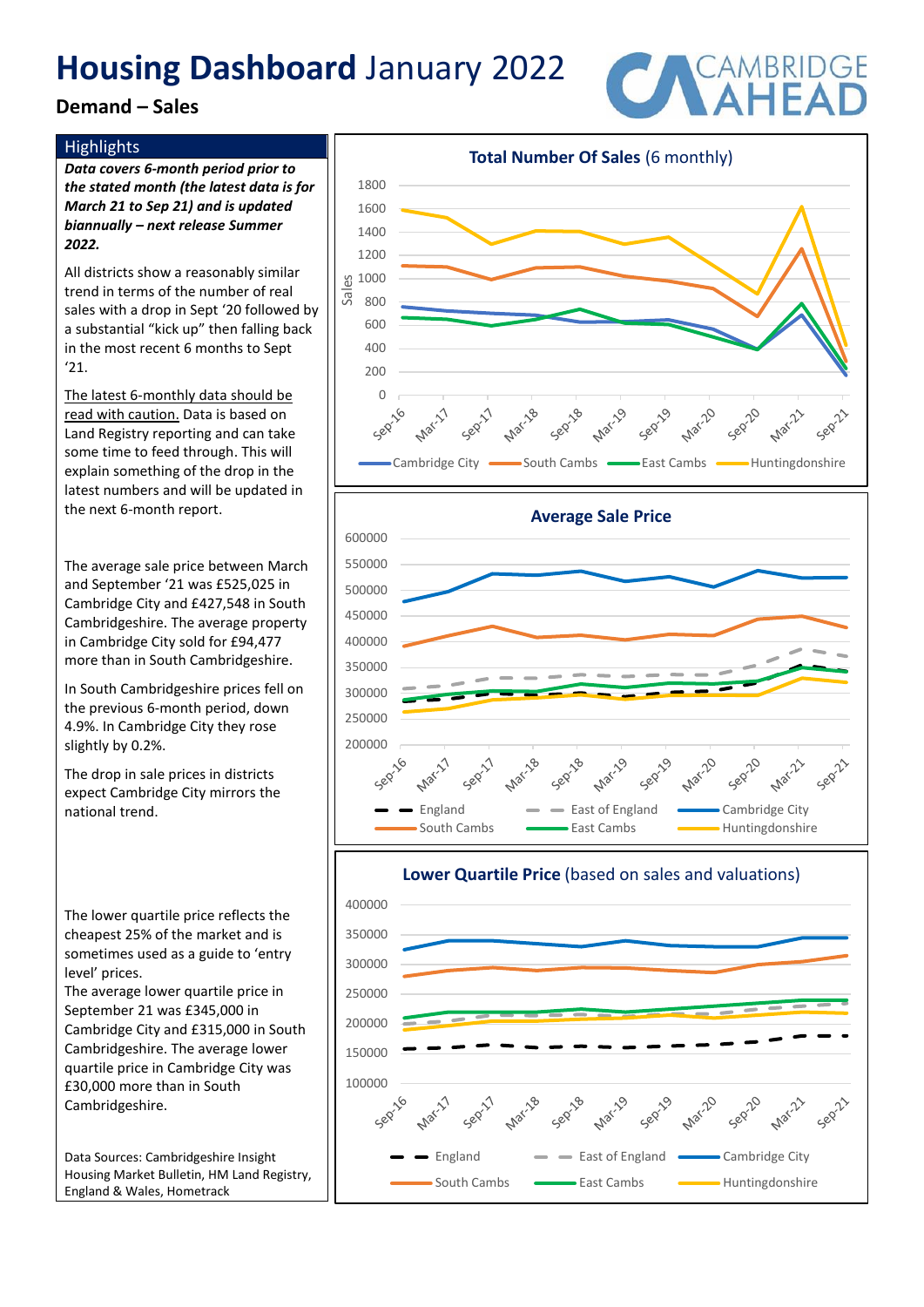**Demand - Lettings**



### **Highlights**

*Data covers 12-month period prior to the stated month (i.e., latest data is for October 21 to September 22) and is updated biannually - next release June 2022.*

The average rental price across all properties in Cambridge City was £1286 per month in the year to Sept. 2021, and £1100 per month in South Cambridgeshire

Rental prices increased across all districts except East Cambs in the latest data compared to the previous period.

The average rental price of a 2-bed home in Cambridge City was £1263 per month in the year to March 2021.

The average rental price of a 2-bed home in South Cambridgeshire was £979 per month in the year to March 2021.





Data Source: ONS Private Rental Market Summary Statistics

#### **RICS UK Residential Market Survey, November 2021**

*A monthly sentiment survey of Chartered Surveyors who operate in the residential sales and lettings markets. Nationally:*

- Lack of new listings seemingly restricting sales, despite a pick-up in buyer enquiries.
- House price growth remains firm across the UK.
- Solid tenant demand and a shortage of rental properties expected to drive rents higher.

#### *Locally:*

- Still a strong market, but reduced numbers of property coming for sale, demand exceeding supply. This is maintaining prices.
- The few instructions coming to market are generally receiving good levels of interest and going under offer within a few weeks.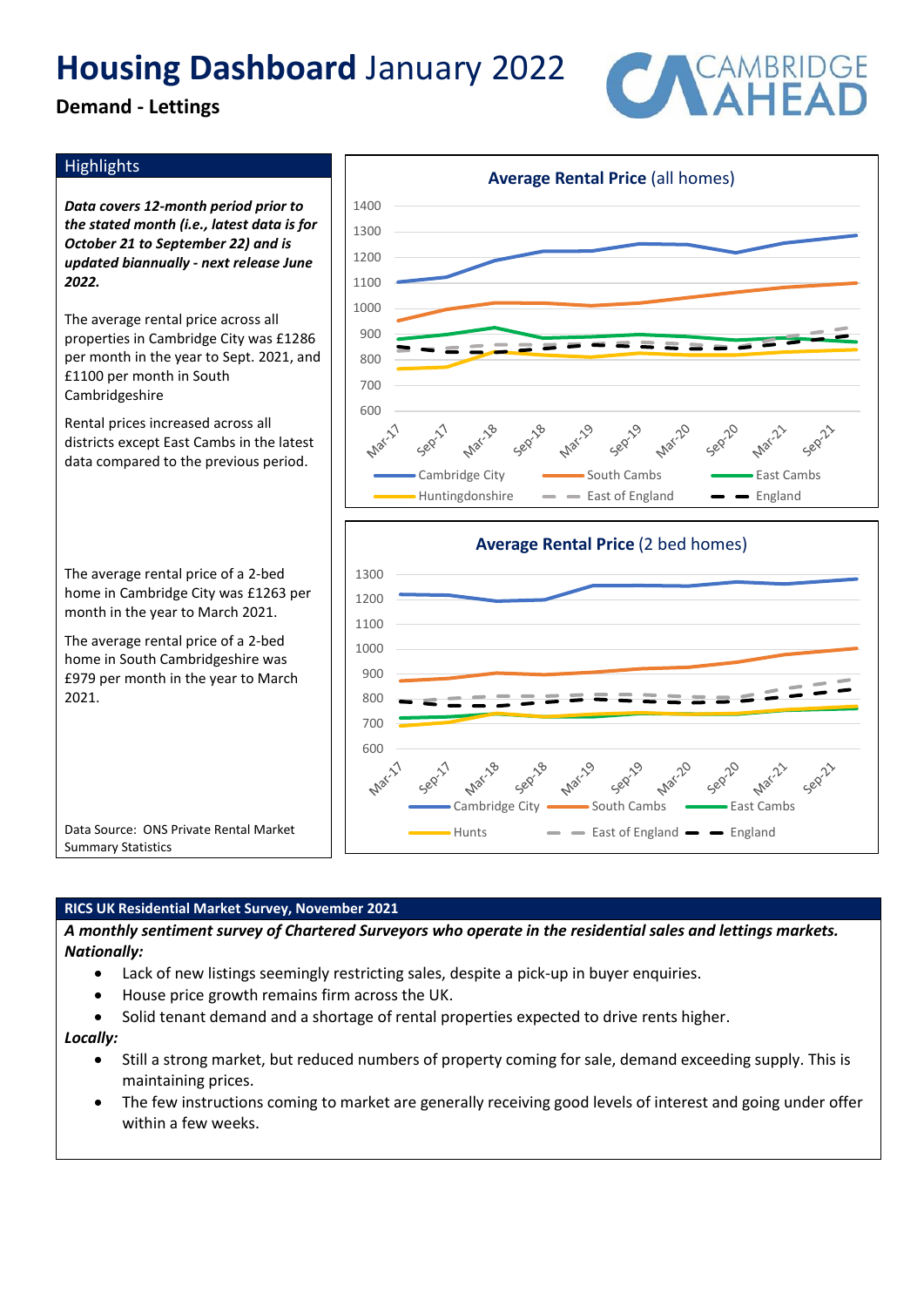## **Demand – Houses in Multiple Occupation**



### **Highlights**

*An HMO is any rental property occupied by 5 or more tenants as their only or main residence where the tenants share kitchen and/or bathroom facilities. The property can occupy any number of floors.* 

*This data provides a snapshot at present. Data is for Cambridge City only and does not include South Cambridgeshire. Not all HMOs are registered.* 

A total of 800 properties are registered as HMOs in Cambridge, housing 4559 people. The actual number of HMOs is likely to be higher. There are some properties which have not yet been identified as licensable, have not yet been licensed, their licence renewal is overdue or have licence conditions still to be met etc.

- The distribution of HMOs apparently excludes south/southwest Cambridge could this be due to the relative lack of Victorian-era housing there, usually used as HMOs.
- Mapping of the locations of HMO in Cambridge City shows a particular concentration in the north and east of the city in the following wards; Kinds Hedges, East Chesterton, West Chesterton, Abbey, Petersfield, Romsey, Coleridge and Cherry Hinton.

Data Sources: HMO Register, Cambridge City Council. Map produced using Maply.

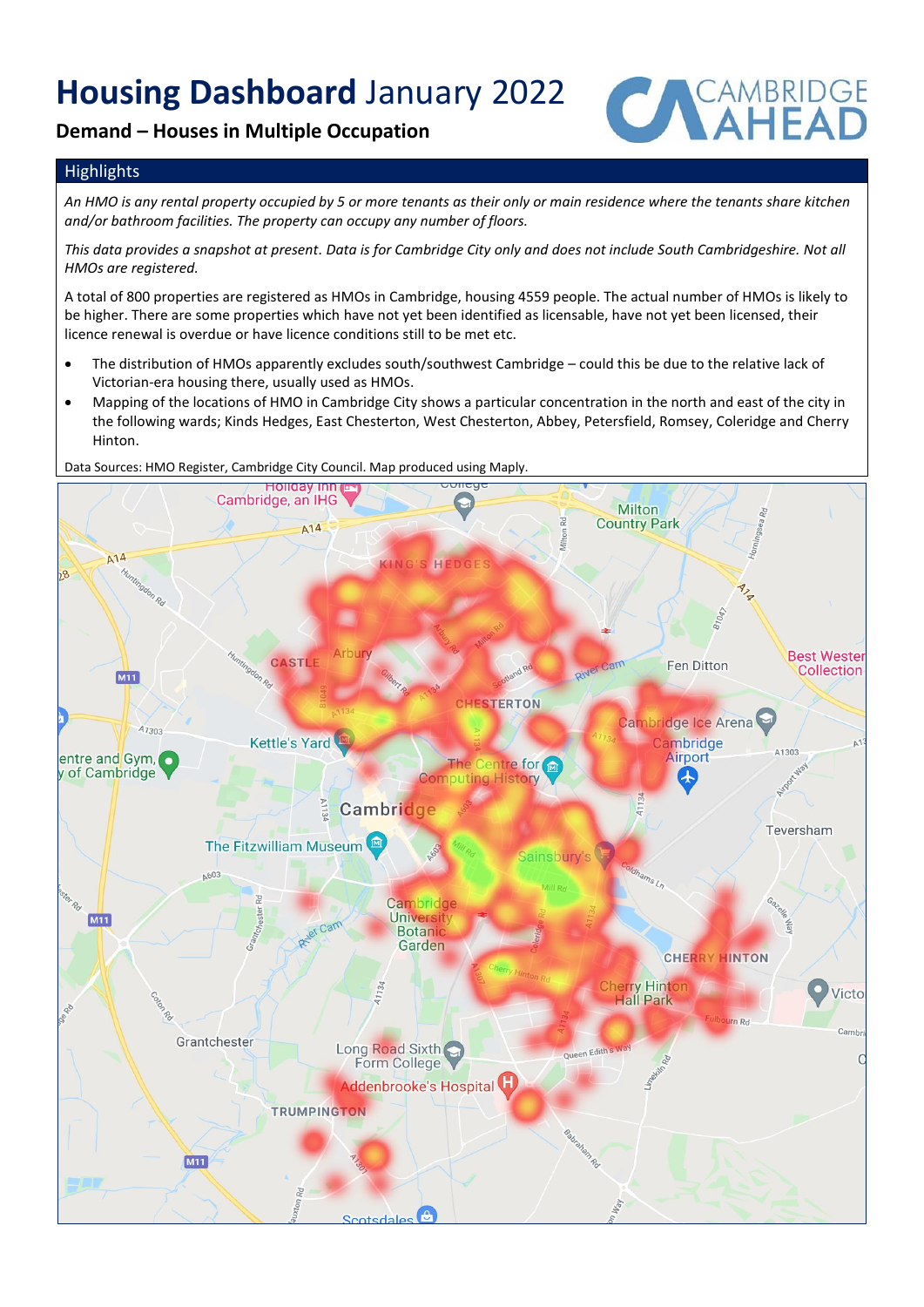**Supply -** Compared to Local Plan requirements



#### Highlights- South Cambridgeshire and Cambridge City

#### *Data covers 1 year period (April to March) and is updated annually – next release November 2022.*

Across the last four years of delivery since 2018, when the most recent local plan came into force:

- Collectively the Cambridge City and South Cambridgeshire have delivered an average of 1681 new homes per annum against a collective plan requirement of 1675.
- The Cambridge City area has delivered an average of 594 new homes per annum.
- The South Cambridgeshire area has delivered an average of 1199 new homes per annum.

#### Future planned delivery:

• The City Council have agreed a programme to build 1000 council homes in the next ten years (and nearly 2000 homes in total).



## **Cambridge City and South Cambridgeshire - New Homes**

|                    |                | 2012/13 | 2013/14 | 2014/15 | 2015/16 | 2016/17 | 2017/18      | 2018/19        | 2019/20        | 2020/20 |
|--------------------|----------------|---------|---------|---------|---------|---------|--------------|----------------|----------------|---------|
|                    |                |         |         |         |         |         |              |                |                | 21      |
| Net of supply      | City and South | 1071    | 1934    | 1584    | 1555    | 1723    | 1881         | 2031           | 1571           | 1777    |
| new homes          | Camb City      | 484     | 1298    | 715     | 884     | 1178    | 1152         | 877            | 464            | 440     |
|                    | South Cambs    | 587     | 636     | 869     | 671     | 545     | 729          | 1154           | 1107           | 1337    |
| <b>Social Rent</b> | City and South | 119     | 138     | 105     | 6       | 134     | $\mathbf{0}$ | 8              | $\overline{2}$ | 15      |
|                    | Camb City      | 55      | 123     | 84      | 0       | 87      | 0            | $\overline{2}$ | 2              | 8       |
|                    | South Cambs    | 64      | 15      | 21      | 6       | 47      | $\Omega$     | 6              | 0              | 7       |
| <b>Affordable</b>  | City and South | 12      | 354     | 258     | 143     | 231     | 414          | 410            | 352            | 324     |
| Rent               | Camb City      | 0       | 246     | 111     | 127     | 201     | 323          | 219            | 69             | 97      |
|                    | South Cambs    | 12      | 108     | 147     | 16      | 30      | 91           | 191            | 283            | 227     |
| <b>Affordable</b>  | City and South | 86      | 237     | 194     | 57      | 139     | 212          | 191            | 184            | 135     |
| Ownership          | Camb City      | 21      | 168     | 125     | 23      | 116     | 180          | 115            | 31             | 53      |
|                    | South Cambs    | 65      | 69      | 69      | 34      | 23      | 32           | 76             | 153            | 82      |
| <b>Market</b>      | City and South | 854     | 1195    | 1027    | 1349    | 1196    | 1255         | 1422           | 1023           | 1303    |
|                    | Camb City      | 408     | 751     | 395     | 734     | 751     | 649          | 541            | 352            | 282     |
|                    | South Cambs    | 446     | 444     | 632     | 615     | 445     | 606          | 881            | 671            | 1021    |

Data Sources: MHCLG, Live Tables 123, 1006C, 1006aC, 1007C, 1008C. Cambridge City and South Cambridgeshire Local Plans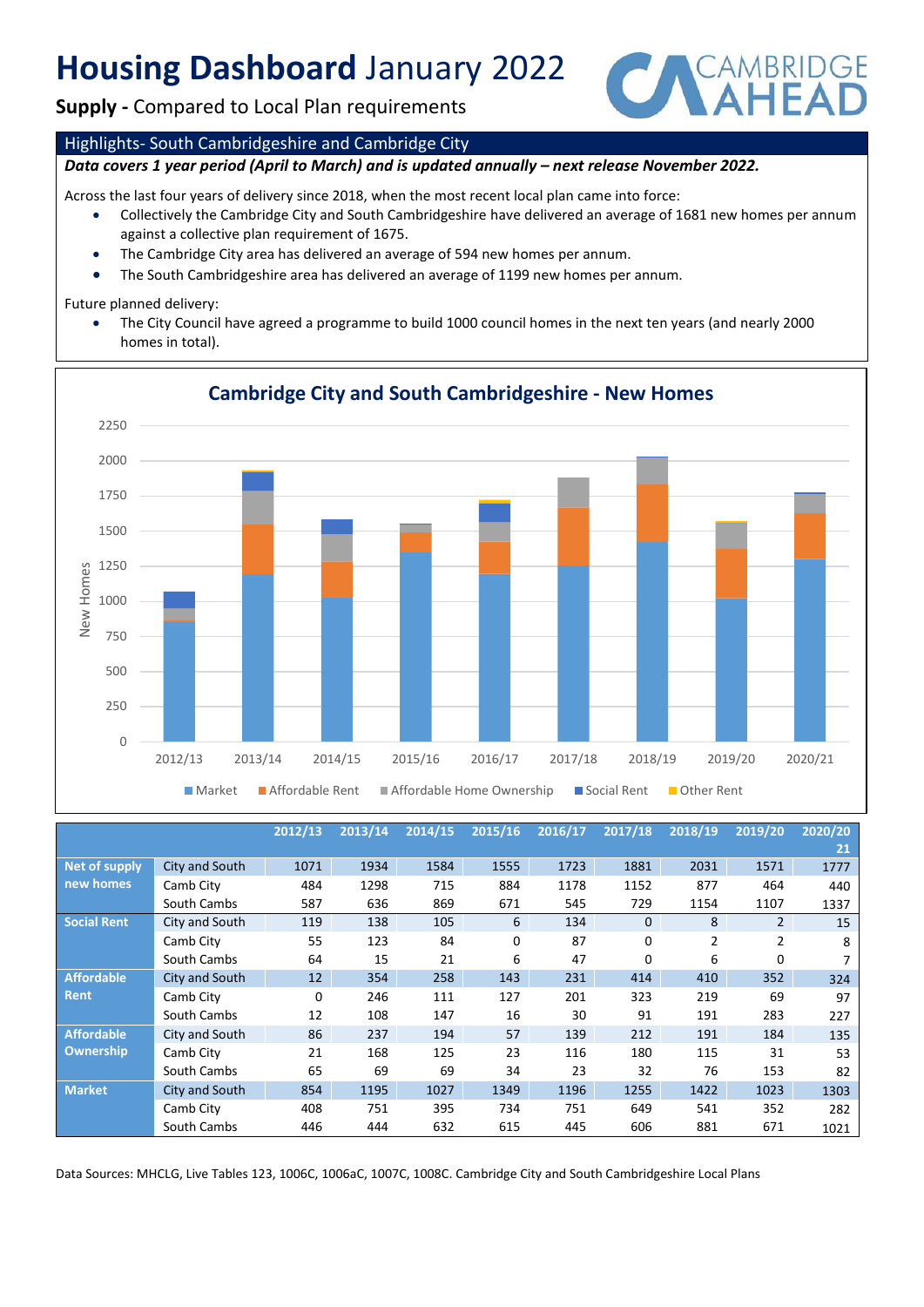## **Supply -** Compared to employment growth



### Highlights

#### *Data is updated annually – next release of employment growth data March 2022*

- Over the last 6-year period 36,705 new jobs have been created in the Greater Cambridge area (based on CBR data) compared to 10,345 new dwellings. NB. Employment figures count global job creations, not just those of people based in Cambridge.
- ONS projections show that the average household size in Greater Cambridge is 2.44. Based on this average the new homes built over the last 6 years would accommodate 25,241 people.
- According to the Greater Cambridge Housing Strategy 78% of Greater Cambridge workers both live and work in Greater Cambridge.
- Even allowing for housing growth outside the Greater Cambridge area, for those that travel in to work, these figures suggest that housing supply is failing to keep pace with job creation. Over time this will continue to exacerbate housing affordability pressures and continue to extend the Cambridge travel to work area.

## **Employment growth compared to new dwellings: Greater Cambridge**

| 3 - year period (2016-17 to 2019-20) |        |             |  |  |  |  |  |  |
|--------------------------------------|--------|-------------|--|--|--|--|--|--|
|                                      | Total  | % pa change |  |  |  |  |  |  |
| <b>Employment Growth - CBR</b>       | 17,231 | 5.7         |  |  |  |  |  |  |
| <b>Employment Growth - BRES</b>      |        | 3.1         |  |  |  |  |  |  |
| <b>New Dwellings</b>                 | 5,483  | 1.5         |  |  |  |  |  |  |

| 6 - year period (2013-14 to 2019-20) |        |             |  |  |  |  |  |  |
|--------------------------------------|--------|-------------|--|--|--|--|--|--|
|                                      | Total  | % pa change |  |  |  |  |  |  |
| <b>Employment Growth - CBR</b>       | 36.705 | 6.8         |  |  |  |  |  |  |
| <b>Employment Growth - BRES</b>      |        | 3.5         |  |  |  |  |  |  |
| New Dwellings                        | 10.345 |             |  |  |  |  |  |  |

Data Sources: MHCLG, Live Tables 100. Cambridge Cluster Insights.

ONS Household Projections for England. Greater Cambridge Housing Strategy 2019 – 23.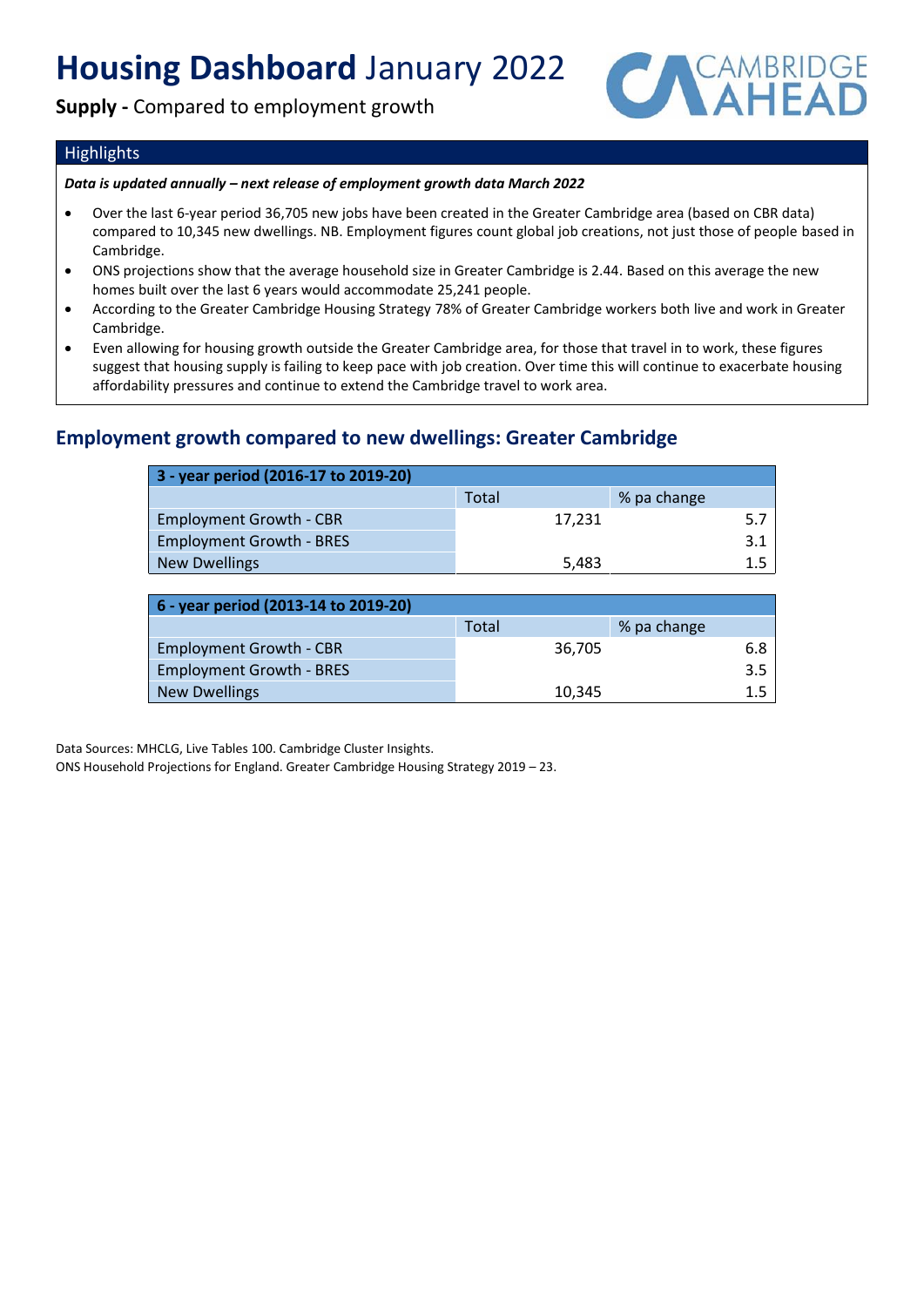## **Homelessness and Rough Sleeping**



### **Highlights**

*Data covers stated 3-month period. The latest data is for July to September and is updated quarterly - next release late April 2022.*

280 households were initially assessed as homeless or threatened with homelessness **and** owed a statutory homelessness prevention duty across Cambridge City and South Cambridgeshire, up 17.6% from April – June 2020.

Of these, 108 households were assessed as being threatened with homelessness, and therefore owed a prevention duty across Cambridge City and South Cambridgeshire, up 38.5% from the same quarter last year.

The remaining 172 households were initially assessed as homeless and therefore owed a relief duty across Cambridge City and South Cambridgeshire, up 11.7% from the same quarter last year.

On 30 September 2021 the number of households in temporary accommodation in Cambridge City and South Cambridgeshire was 171, down 3.4% from 177 on 30 September 2020

Data Sources: MHCLG Statutory Homelessness Statistics.

Figures show rough sleeping individuals assessed by the Street Outreach Team. There are additional individuals who may have been rough sleeping but were not assessed. Some people may appear in more than one month.

During April 2020 the number of individuals verified as rough sleeping in Cambridge City reached a 3-year low point of 17. However, this figure subsequently rose rapidly to 62 by January 2021, and after dipping before April, began to rise again into the autumn months. These figures need to be seen in the context of implementing the national 'Everyone In' campaign to get rough sleepers off the streets as a response to the Covid-19 pandemic.

Data Source: Cambridge City Council Strategic Housing Key Facts